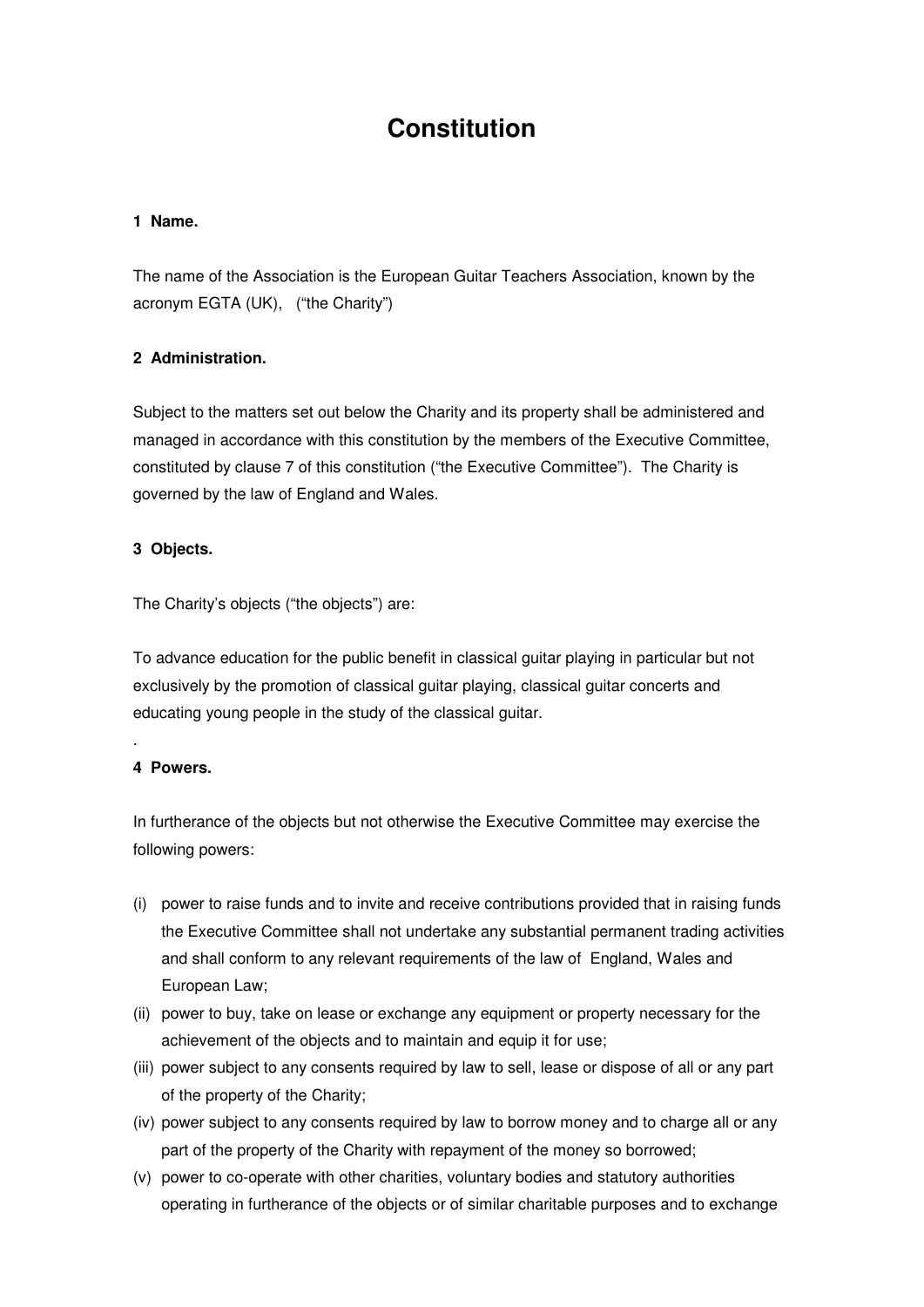information and advice with them;

- (vi) power to establish or support any charitable trusts, associations or institutions formed for all or any of the objects;
- (vii) power to appoint and constitute such advisory committees as the Executive Committee may think fit;
- (viii) power to do all such other lawful things as are necessary for the achievement of the objects.
- $(ix)$  If any transaction is greater than £1000, the full membership shall be notified, and a ballot of the full membership will be held where a proportion of 66% of those members voting shall be deemed sufficient to authorise the proposed action.

## **5 Membership.**

- (1) Membership of the Charity shall be open to any person interested in furthering the objects and who has paid the annual subscription laid down annually by the Executive Committee.
- (2) The categories of membership shall be: full member, student member in full time education; corporate/affiliate member.
- (3) Every paid up individual member over the age of 18 shall have one vote, excluding corporate/affiliate members.
- (4) The Executive Committee may, by unanimous vote and for good reason, terminate the membership of any individual: Provided that the individual concerned shall have the right to be heard by the Executive Committee, accompanied by one other individual, before a final decision is made.

#### **6 Honorary members**

The annual general meeting at conference may decide to invite individuals to become honorary members of the charity, either in recognition of their contributions to the work of the charity as outlined in the objects, or for any other reason deemed fit by the general meeting. Such a proposal must be seconded and voted on.

#### **7 Executive Committee.**

Tri annually, at the annual general meeting of the Charity, the members shall elect from amongst themselves a chairman, a vice chairman, a membership secretary, a treasurer, and any other officers the membership deem necessary, who shall hold office from the conclusion of that meeting for a period of 3 years.

(1) The Executive Committee shall consist of not less than four members nor more than ten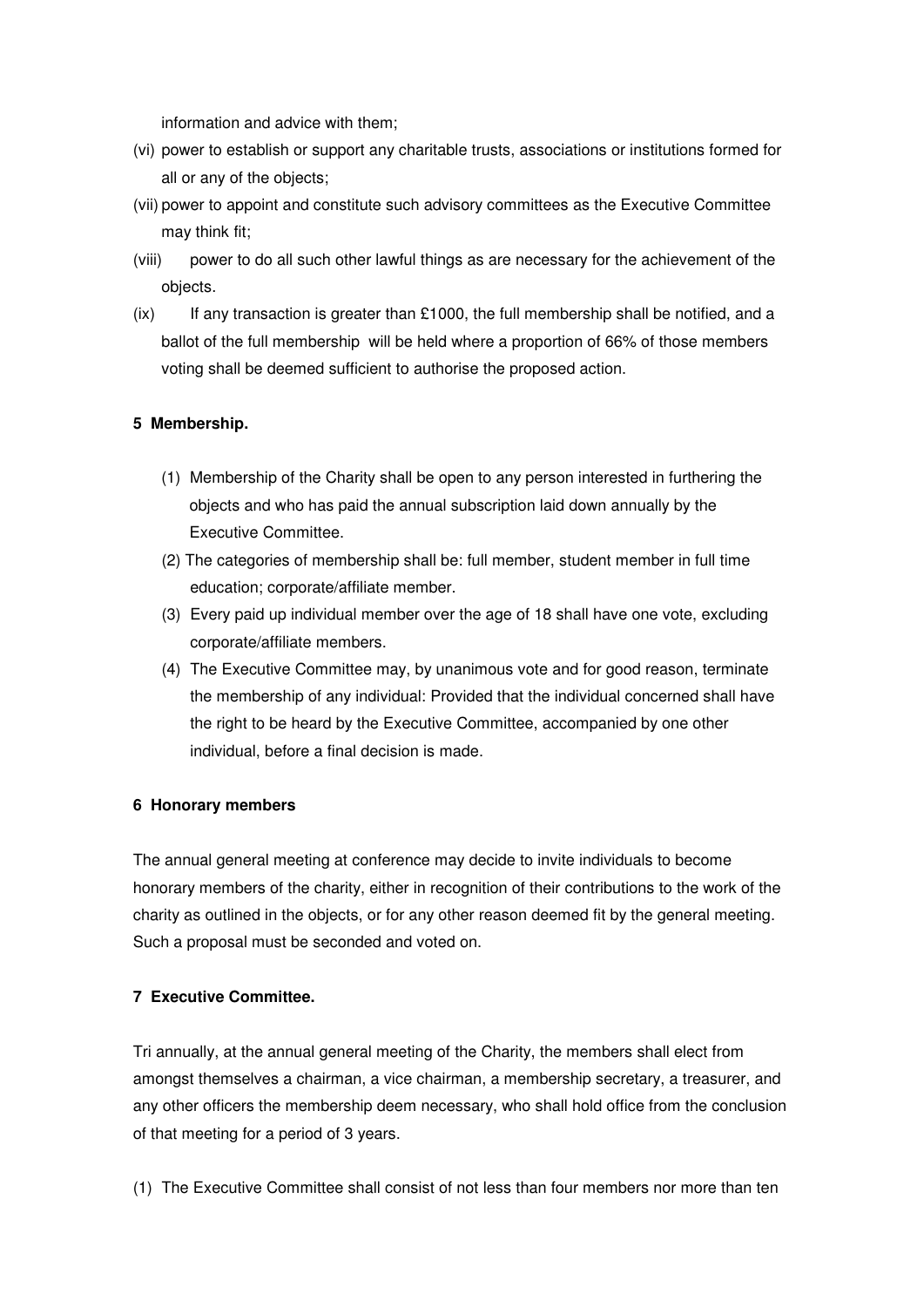members being:

- a) the officers specified above;
- b) not more than six other members elected at the annual general meeting who shall hold office from the conclusion of that meeting;
- (2) The Executive Committee may in addition appoint not more than five co-opted members but so that no-one may be appointed as a co-opted member if, as a result, more than one third of the members of the Executive Committee would be co-opted members. Each appointment of a co-opted member shall be made at a special meeting of the Executive Committee called under clause 10 and shall take effect from the end of that meeting unless the appointment is to fill a place which has not then been vacated in which case the appointment shall run from the date when the post becomes vacant.
- (3) The term of office of the members of the Executive Committee shall terminate at the annual general meeting after the  $3<sup>rd</sup>$  year. They may be re-elected or re-appointed. Should a committee post be resigned or relinquished for any other reason under clause 8 ( below ) during the 3 year term, and a new incumbent is elected, then this new incumbent's position will terminate at the same time as the other committee members.
- (4) The proceedings of the Executive Committee shall not be invalidated by any vacancy among their number or by any failure to appoint or any defect in the appointment or qualification of a member.
- (5) Nobody shall be appointed as a member of the Executive Committee who is aged under 18.

# **8 Determination of Membership of Executive Committee.**

All members of the Executive Committee must be professional classical guitar teachers (i.e. part or all of their income should be derived from teaching the classical guitar.) A member of the Executive Committee shall cease to hold office if he or she:

- (1) is disqualified from acting as a member of the Executive Committee by virtue of section 72 of the Charities Act 1993 (or any statutory re-enactment or modification of that provision);
- (2) becomes incapable by reason of mental disorder, illness or injury of managing and administering his or her own affairs;
- (3) is absent from or fails to contribute to decision making, without the permission of the Executive Committee, for a period of 12 months and the rest of the Executive Committee resolve that his or her office be vacated; or
- (4) notifies to the Executive Committee a wish to resign (but only if at least three members of the Executive Committee will remain in office when the notice of resignation is to take effect). In such an instance, the remaining members of the E.C. may, if they see fit, call a general meeting to elect a replacement.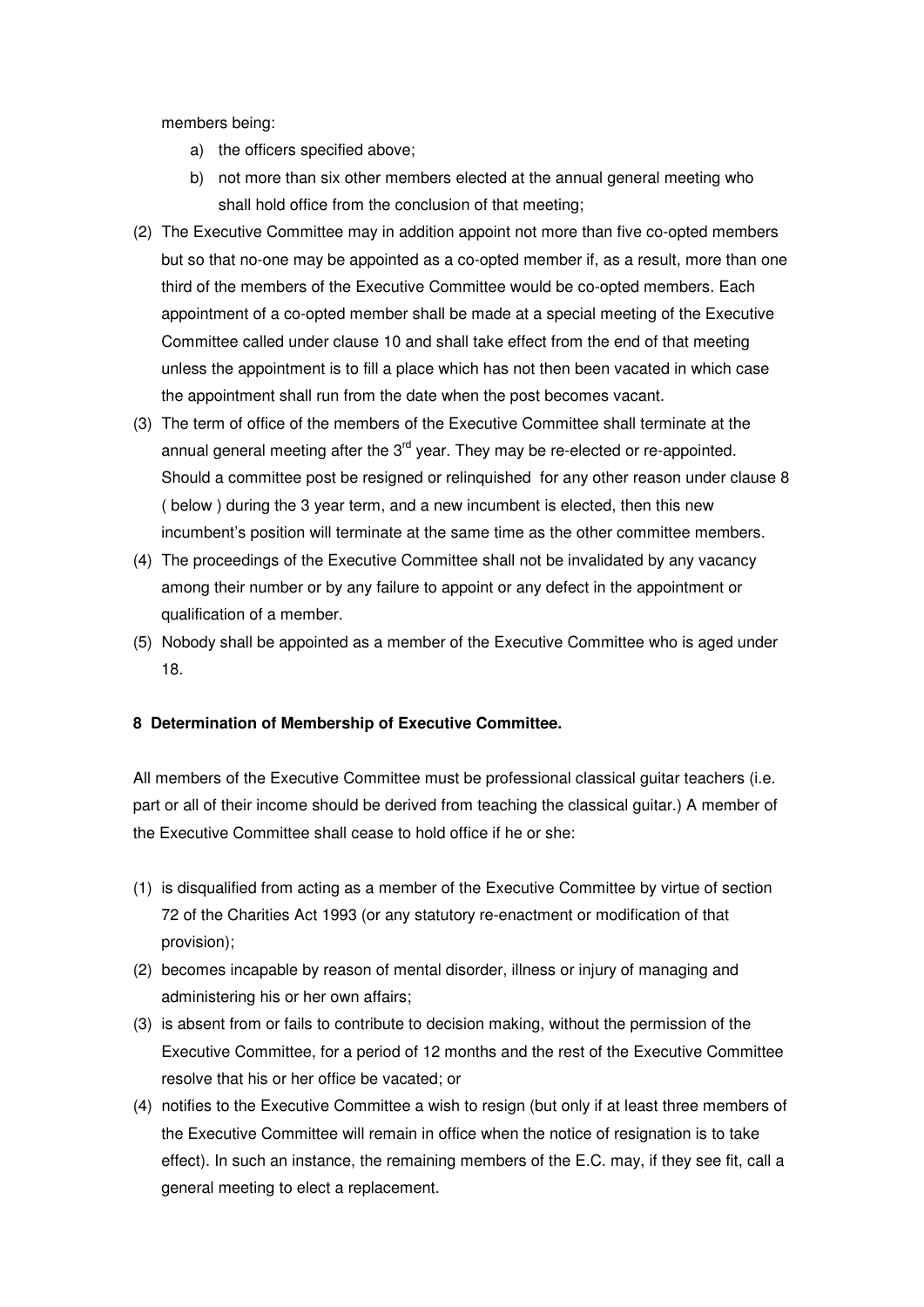#### **9 Executive Committee Members not to be personally interested.**

No member of the Executive Committee shall acquire any personal interest in property belonging to the Charity (otherwise than as a trustee for the Charity) or receive remuneration or be interested (other than as a member of the Executive Committee) in any contract entered into by Executive Committee. An exemption will apply to members who have contributed to EGTA publications, and are thus entitled to a royalty payment on sales of materials. In such cases, the trustees and members of the executive committee concerned shall not be involved in any discussion of or vote on that benefit. Furthermore the trustees will be satisfied that it is in the interests of EGTA to offer that benefit. All such interests by the Executive Committee or the trustees will be disclosed.

#### **10 Meetings and proceedings of the Executive Committee.**

- (1) The Executive Committee shall hold at least two meetings each year, at least one a person-to-person meeting. A special meeting may be called at any time by the chairman or by any two members of the Executive Committee upon not less than 14 days' notice being given to the other members of the Executive Committee of the matters to be discussed but if the matters include an appointment of a co-opted member then not less than 21 days' notice must be given.
- (2) Only one meeting of the committee has to be a face-to-face meeting, and that will be a meeting of the E.C. preceding the annual general meeting. Any other meeting may be an electronic meeting, but in no other sense will the rules of meetings be altered. If such meetings are held and decisions reached, then copies of the emails sent by members will be kept by the committee member responsible for recording the minutes of meetings.
- (3) The chairman shall act as chairman for meetings of the Executive Committee. If the chairman is unable to take his position for any meeting, the vice chairman shall be declared chairman of the meeting.
- (4) There shall be a quorum when at least one third of the Executive Committee or three members of the Executive Committee, whichever is the greater, contribute to a meeting.
- (5) Every matter shall be determined by a majority of votes of the members of the Executive Committee but in the case of equality of votes the chairman ( or the vice-chairman in the chairman's absence ) shall have a second or casting vote.
- (6) The Executive Committee shall keep minutes, in books kept for the purpose, of the proceedings at meetings of the Executive Committee and any sub-committee. If minutes are circulated electronically, printed records should be kept by the chairman.
- (7) The Executive Committee may from time to time make recommendations to the membership to alter rules for the conduct of the committee's business, the summoning and conduct of their meetings and the custody of documents. No existing rules shall be altered without the membership being consulted and a vote being taken on the proposed rule changes. No rule may be made which is inconsistent with this constitution.
- (8) The Executive Committee may appoint sub-committees consisting of three or more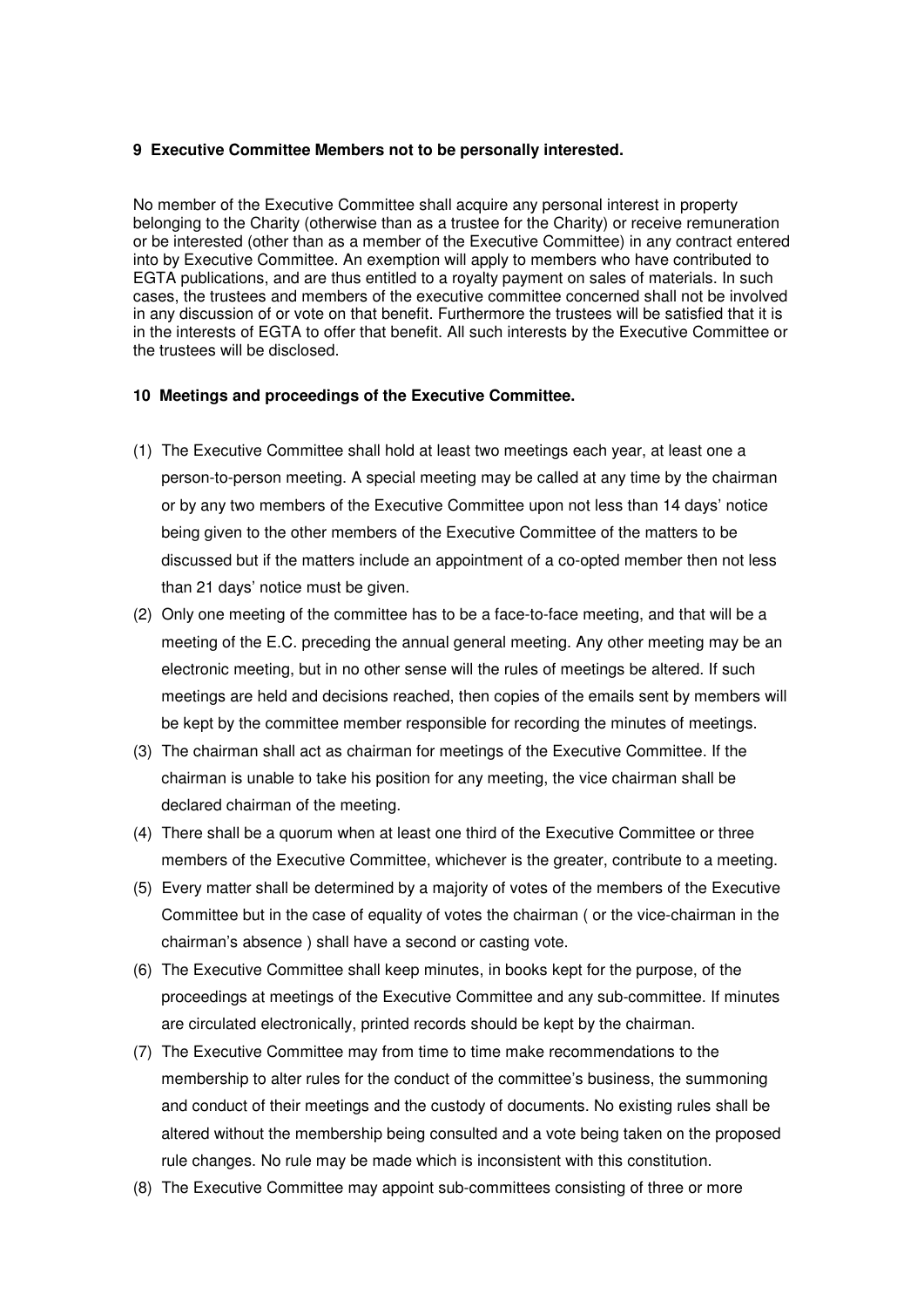members of the Membership, providing one of these is a committee member, for the purpose of making any inquiry or supervising or performing any function or duty which in the opinion of the Executive Committee would be more conveniently undertaken or carried out by a sub-committee. The acts and proceedings of any such sub-committees shall be fully and promptly reported to the Executive Committee.

#### **11 Receipts and expenditure.**

- (1) The funds of the Charity, including all donations contributions and bequests, shall be paid into an account operated by the Executive Committee in the name of the Charity at such bank as the Executive Committee shall from time to time decide. All cheques drawn on the account must be signed by at least two members of the Executive Committee. These will be the treasurer and one other member of the E.C., as listed in section 3 of this document.
- (2) The funds belonging to the Charity shall be applied only in furthering the objects.

## **12 Property.**

- (1) Subject to the provisions of sub-clause (2) of this clause, the Executive Committee shall cause the title to:
	- a) all land held by or in trust for the charity which is not vested in the Official Custodian for Charities; and
	- b) all investments held by or on behalf of the charity;

to be vested either in a corporation entitled to act as custodian trustee or in not less than three individuals appointed by them as holding trustees. The committee undertakes to seek professional and expert guidance before any assets of EGTA are relocated in this way. Holding trustees may be removed by the Executive Committee at their pleasure and shall act in accordance with the lawful directions of the Executive Committee. Provided they act only in accordance with the lawful directions of the Executive Committee, the holding trustees shall not be liable for the acts and defaults of its members.

(2) If a corporation entitled to act as custodian trustee has not been appointed to hold the property of the charity, the Executive Committee may permit any investments held by or in trust for the charity to be held in the name of a clearing bank, trust corporation or any stock broking company which is a member of the International Stock Exchange (or any subsidiary of any such stock broking company) as nominee for the Executive Committee, and may pay such a nominee reasonable and proper remuneration for acting as such.

## **13 Accounts.**

The Executive Committee shall comply with their obligations under the Charities Act 1993 (or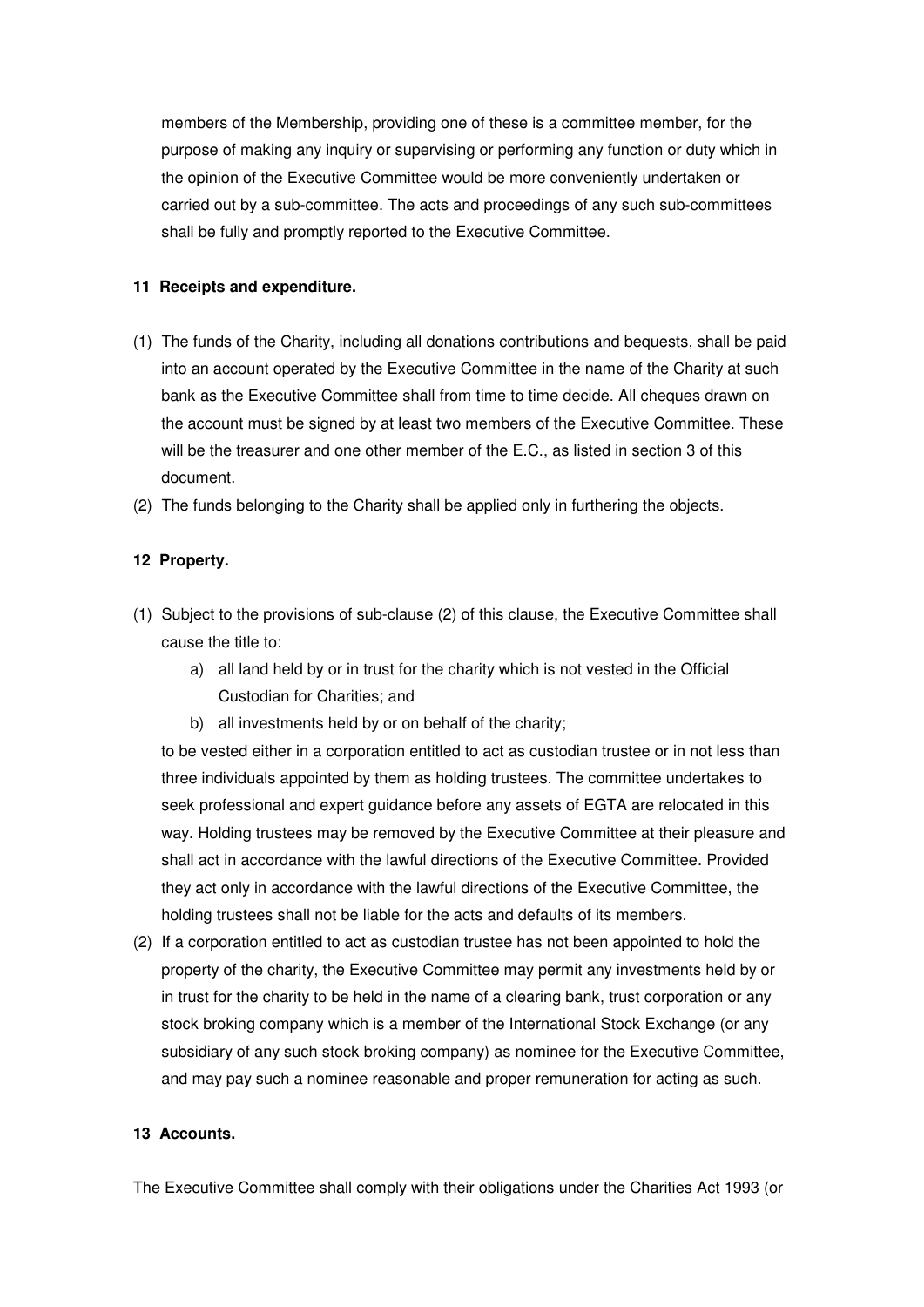any statutory re-enactment or modification of that Act) with regard to:

- (1) the keeping of accounting records for the Charity;
- (2) the preparation of annual statements of account for the charity;
- (3) the independent examination of the statements of account of the Charity; and
- (4) the transmission of the statements of account of the Charity to the Commission.

#### **14 Annual Report.**

The Executive Committee shall comply with their obligations under the Charities Act 1993 (or any statutory re-enactment or modification of that Act) with regard to the preparation of an annual report and its transmission to the Commission.

## **15 Annual Return.**

The Executive Committee shall comply with their obligations under the Charities Act 1993 (or any statutory re-enactment or modification of that Act) with regard to the preparation of an annual return and its transmission to the Commission.

## **16 Annual General Meeting.**

- (1) There shall be an annual general meeting of the Charity, which shall be normally held in the month of July in each year, or as close to as possible – the exact date to be determined by the executive committee.
- (2) The secretary shall give at least 21 days' notice of the annual general meeting to all the members of the Charity.
- (3) The Chairman of the executive committee shall be the chairman of the annual general meetings, until such time as his tenure of office draws to a close. If he or she is not present, the vice chairman will chair the meeting.
- (4) The Executive Committee shall present to each annual general meeting the report and accounts of the Charity for the preceding year.
- (5) Nominations for election to the Executive Committee must be made by members of the Charity in writing and must be in the hands of the secretary of the Executive Committee at least 14 days before the annual general meeting. Should nominations exceed vacancies, election shall be by ballot.

# **17 General Meetings.**

(i) The Executive Committee may call a general meeting of the Charity at any time. If at least ten members request such a meeting in writing stating the business to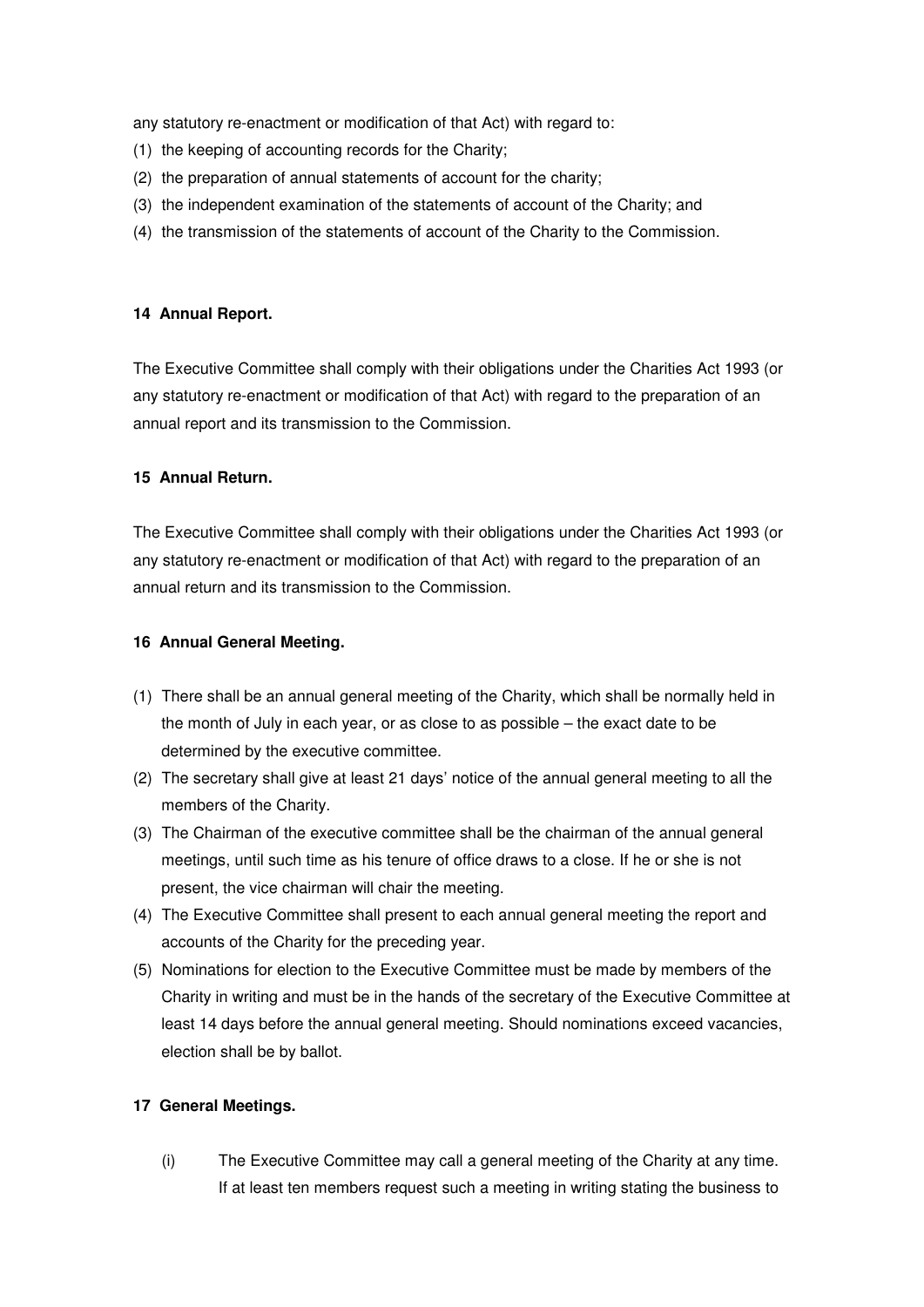be considered, the chairman shall call such a meeting. At least 21 days' notice must be given. The notice must state the business to be discussed.

- (ii) When important decisions need to be taken at such a meeting, and there is a concern that not enough members will attend and thus vote on those decisions, then the E.C. may, at their discretion, allow postal voting to count. In such an eventuality, all known arguments for and against the topic under discussion will be circulated to the membership by post at least 21 days before the meeting. Those unable to attend the meeting will have to ensure that their vote on the motion is before the committee in advance of the meeting.
- (iii) The general meeting is the supreme authority of the charity.

# **18 Procedure at General Meetings.**

- (1) A full record of proceedings at every general meeting of the Charity shall be kept by a member of the Executive Committee.
- (2) There shall be a quorum when at least one tenth of the number of members of the Charity or ten members of the Charity, whichever is the greater, are present at any general meeting, or:
- (3) In the case of a meeting where the committee have deemed postal voting or voting by email to be admissible, then the quorum can be made up of a combination of people attending the meeting and people voting by post or email.
- (4) In addition to the above, at least 3 members of the Executive Committee must be at a meeting, or respond to a postal vote.

#### **19 Notices.**

Any notice required to be served on any member of the Charity shall be in writing and shall be served by the chairman on any member either personally or by sending it through the post in a recorded delivery letter addressed to such member at his or her last known address in the United Kingdom, and any letter so sent shall be deemed to have been received within 10 days of posting.

#### **20 Alterations to the Constitution.**

- (1) Subject to the following provisions of this clause the Constitution may be altered by a resolution passed by not less than two thirds of the members present and voting at a general meeting. In the case of a meeting where the committee have deemed postal voting to be admissible, then two thirds of the votes cast both at the meeting and by post and email voting will determine the outcome. The notice of the general meeting must include notice of the resolution, setting out the terms of the alteration proposed.
- (2) No amendment may be made to clause 1, clause 3, clause 9, clause 21, or this clause